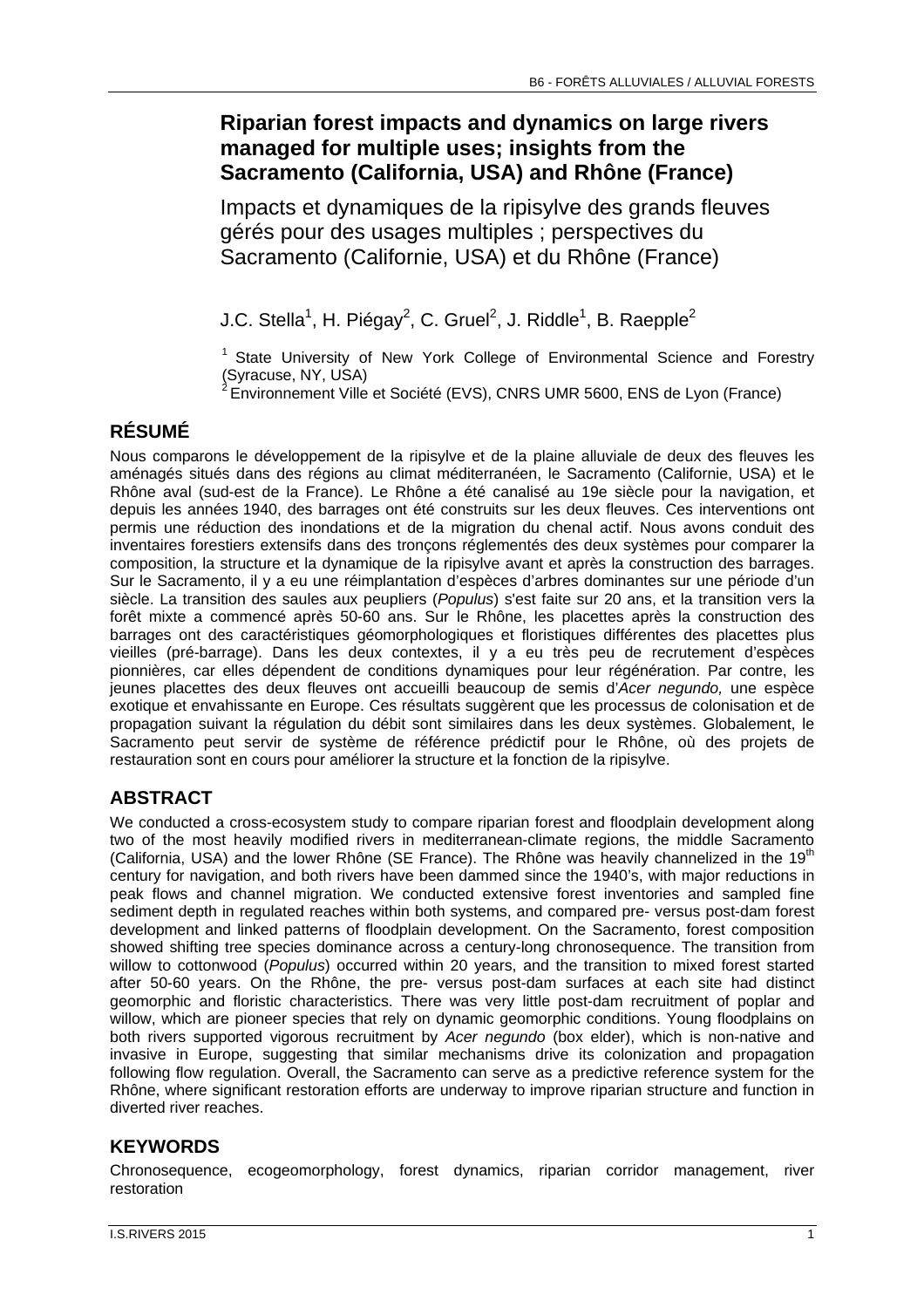### **1 INTRODUCTION**

#### **1.1 Background**

In populous, water-limited regions, humans have profoundly altered the river and floodplain environment to satisfy society's demands for water, power, navigation and safety. River management also profoundly alters riparian forests, which respond to changes in disturbance regimes and sediment dynamics. In this study, we compare forest and floodplain development along two of the most heavily modified rivers in mediterranean-climate regions (Table 1), the middle Sacramento (California, USA) and the lower Rhône (SE France). The Sacramento was dammed in 1942 (Shasta Dam) and is now managed for irrigation, hydropower and flood control. The Rhône channel was engineered for navigation prior to 1900, and since then has been dammed and diverted at 18 sites for hydropower and irrigation. In the context of these ongoing stressors, regional, state and national agencies in both basins have organized processes for assessing the cumulative ecological impacts and for integrating ecosystem protection within large-scale basin planning initiatives (Table 1). These include the Central Valley Flood Protection Plan in California (www.cvfpb.ca.gov/CVFPP/) and the Plan Rhône in France (www.planrhone.fr/). Therefore, understanding the status and future trends of the riparian forest is critical for assessing impacts and prioritizing conservation and restoration actions on both rivers. By pairing the studies on these two rivers, we seek to identify processes that operate generally on large, managed river systems and principles relevant for riparian ecosystem restoration elsewhere.

### **1.2 Study objectives**

The overarching goals of the study are to compare forest and floodplain development along the middle Sacramento and lower Rhône rivers, synthesize ecological processes in common, and identify how each system may serve as a reference (e.g., restoration targets) for the other. Specific objectives are:

- *To document the existing riparian forest composition and structure*
- *To develop a floodplain chronosequence of forest dynamics with geomorphic evolution*
- *To project future trends and implications for river management*

Table 1. Sacramento and Rhône basin characteristics

|                                                  | Sacramento Basin (USA)                                                                                                      | Rhône Basin (France)                                                                                                   |
|--------------------------------------------------|-----------------------------------------------------------------------------------------------------------------------------|------------------------------------------------------------------------------------------------------------------------|
| Basin area                                       | 71.432 km <sup>2</sup>                                                                                                      | 98,000 km <sup>2</sup>                                                                                                 |
| River length                                     | 719 km                                                                                                                      | 813 km                                                                                                                 |
| Max. river elevation                             | 1.120 m                                                                                                                     | 2.100 m                                                                                                                |
| Mean Q (and range)                               | 665 m <sup>3</sup> /s (28-18,406 m <sup>3</sup> /s)                                                                         | 1,710 m <sup>3</sup> /s (360-13,000 m <sup>3</sup> /s)                                                                 |
| Major human impacts                              | Water impoundment and diversion;<br>agriculture runoff and pollution;<br>climate change                                     | Water diversion for navigation and<br>hydropower; PCBs and heavy metals;<br>climate change                             |
| Major management<br>agencies and<br>stakeholders | CA Dept. of Water Resources; U.S. Fish<br>and Wildlife Service; The Nature<br>Conservancy;<br>CA Dept. of Fish and Wildlife | CNR; EDF; CNRS Observatoire Hommes-<br>Milieux Vallée du Rhône: Zone Atelier<br>Bassin du Rhône:<br>Région Rhône-Alpes |
| <b>Relevant statutes</b>                         | Central Valley Flood Protection Act;<br>CVPIA; US Clean Water Act; U.S.<br><b>Endangered Species Act</b>                    | Plan Rhône (2004); Domaine public fluvial<br>(DPF); EU Water Framework Directive<br>(WFD)                              |

### **2 METHODS**

In both systems, we conducted extensive forest inventories along regulated reaches (~160 km long). We also measured fine sediment depth and floodplain elevation in order to link forest dynamics with pre- versus post-dam patterns of deposition and floodplain development. Sampling details include:

#### **2.1 Middle Sacramento data collection**

- Inventoried 431 plots distributed across 19 large point bar sites along the river
- Plots stratified by vegetation type and floodplain age o 8 woody vegetation map classes (e.g., deciduous forest types, herbaceous cover, scrub) o 11 floodplain ages, 1904 – 2007 (dated from historical maps and air photos)
- $\bullet$  500 m<sup>2</sup> plots with woody species inventory; subplots for understory regeneration
- Cored 1140 trees to determine age, growth rates, and floodplain colonization timing
- Measured fine sediment depth to assess floodplain accretion rates
- Modeled population age structure for dominant tree species using diameter-age relationships

#### **2.2 Lower Rhône data collection**

- 88 plots distributed among four river sectors (Pierre-Bénite, Péage de Rousillon, Montélimar, Donzère-Mondragon)
- Plot sampling methods adapted the French national inventory protocol for riparian areas
- Plots stratified by management period: